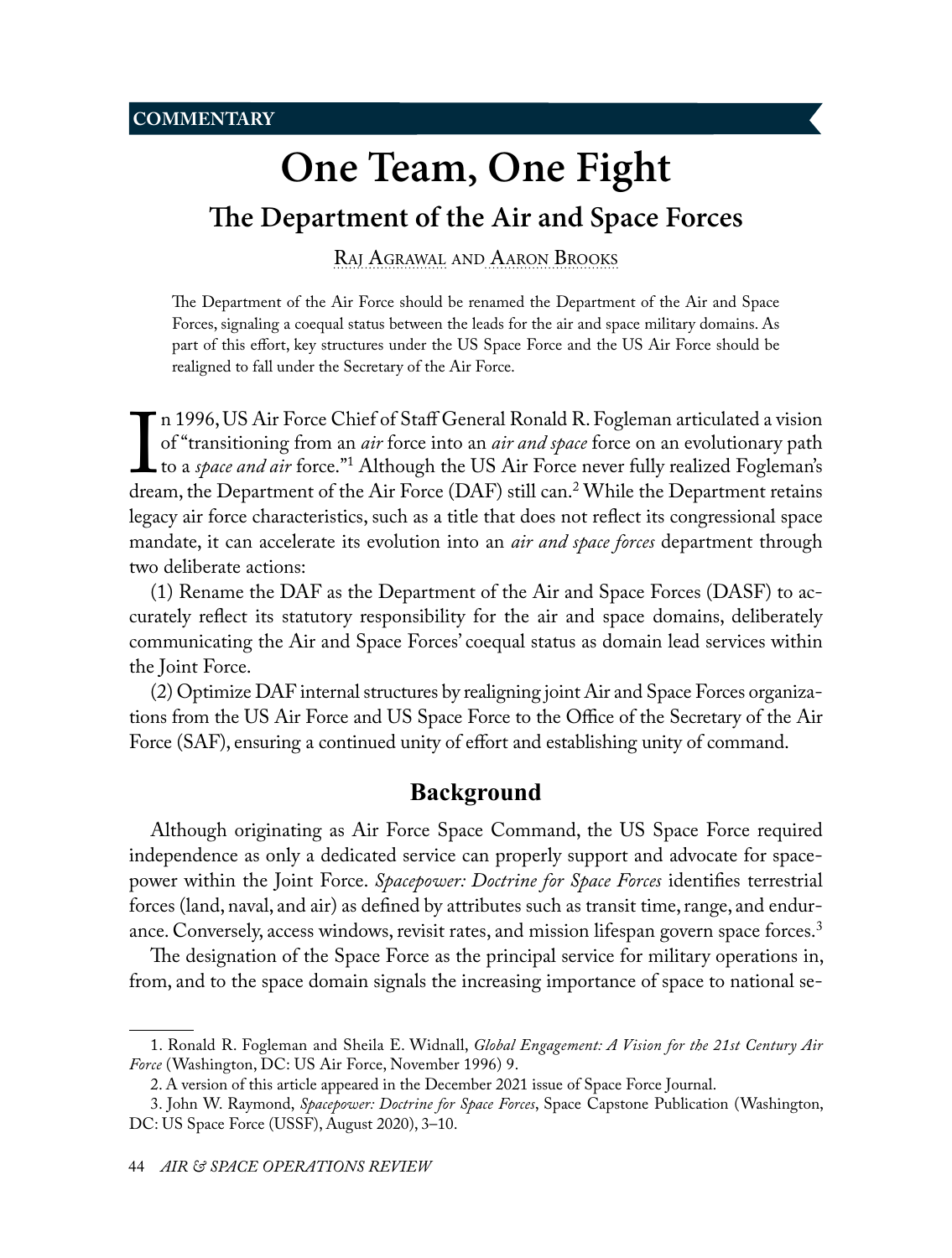curity.4 For example, rapidly expanding space commerce, like commerce in any other domain, ultimately requires a security guarantee.<sup>5</sup>

Traditionally operating beneath geostationary orbit, military operations in the cislunar and deep space regions appear increasingly likely.6 The Space Force may support orbital rescue and planetary defense missions alongside the National Aeronautics and Space Administration (NASA), while senior Space Force leaders have publicly stated Guardians may perform military human spaceflight missions within 20 years. Planetary defense operations include near-Earth object detection and the potential defense of Earth from catastrophic impact by natural objects such as asteroids.<sup>7</sup>

Although the nature of air and space as distinct domains make independent services desirable, they remain intimately linked. Secretary of the Air Force Frank Kendall stated, only the "Air and Space Forces have the ability to control the high ground . . . can project power on short notice to anywhere that it is needed . . . have the ability to confront and defeat aggression immediately, wherever it occurs . . . [and] have the ability to come to the aid of our global Allies and partners with little or no notice wherever aggression occurs."<sup>8</sup>

The Air and Space Forces share a common operating border—the air domain ends and the space domain begins at the point atmospheric effects become negligible.<sup>9</sup> This differentiates the DAF's Air and Space Forces from the Naval service, consisting of the US Navy and US Marine Corps under the Department of the Navy, and the US Coast Guard under the Department of Homeland Security. While the Air and Space Forces primarily operate in two different domains, the Naval service, including its land and air arms, predominantly operate in the maritime domain, encompassing the seas, coastal land regions, and adjoining airspace.<sup>10</sup>

<sup>4.</sup> Office of the Secretary of Defense (OSD), *Functions of the Defense Department and Its Major Components,* Department of Defense Directive (DoDD) 5100.01 (Washington, DC: OSD, September 17, 2020), 38, [https://www.esd.whs.mil/.](https://www.esd.whs.mil/Portals/54/Documents/DD/issuances/dodd/510001p.pdf)

<sup>5.</sup> Peter Garretson, "Opinion: The First Duty of a Space Force Is to Protect Space Commerce," *Politico*, June 21, 2019, [https://www.politico.com/](https://www.politico.com/story/2019/06/21/opinion-space-force-commerce-1374229).

<sup>6.</sup> M. J. Holzinger, C. C. Chow, and P. Garretson, *A Primer on Cislunar Space*, Air Force Research Laboratory (AFRL) 2021-1271 (Dayton, OH: AFRL, May 5, 2021).

<sup>7.</sup> Abraham Mahshie, "SpOC Commander Sees Spacefaring Guardians in Future," *Air Force Magazine*, July 23, 2021, [https://www.airforcemag.com/.](https://www.airforcemag.com/space-force-commander-sees-spacefaring-guardians-in-future/)

<sup>8.</sup> Frank Kendall, "VIDEO: Kendall on the State of the Forces at AFA's Air, Space & Cyber '21," *Air Force Magazine* (website), September 23, 2021, [https://www.airforcemag.com/.](https://www.airforcemag.com/video-kendall-on-the-state-of-the-forces-at-afas-air-space-cyber-21/)

<sup>9.</sup> Chairman of the Joint Chiefs of Staff (CJCS), *Joint Air Operations*, Joint Publication ( JP) 3-30 (Washington, DC: CJCS, September 17, 2021), I-1, [https://www.jcs.mil/](https://www.jcs.mil/Portals/36/Documents/Doctrine/pubs/jp3_30.pdf); and CJCS, *Space Operations*, JP 3-14 (Washington, DC: CJCS, October 26, 2020), vii, [https://www.jcs.mil/](https://www.jcs.mil/Portals/36/Documents/Doctrine/pubs/jp3_14ch1.pdf?ver=qmkgYPyKBvsIZyrnswSMCg%3D%3D).

<sup>10.</sup> CJCS, *Joint Maritime Operations*, JP 3-32 (Washington, DC: CJCS, September 20, 2021), x, [https://](https://irp.fas.org/doddir/dod/jp3_32.pdf) [irp.fas.org/](https://irp.fas.org/doddir/dod/jp3_32.pdf); and Kenneth J. Braithwaite, *Advantage at Sea: Prevailing with Integrated All-Domain Naval Power* (Washington, DC: Department of the Navy, December 2020), 1.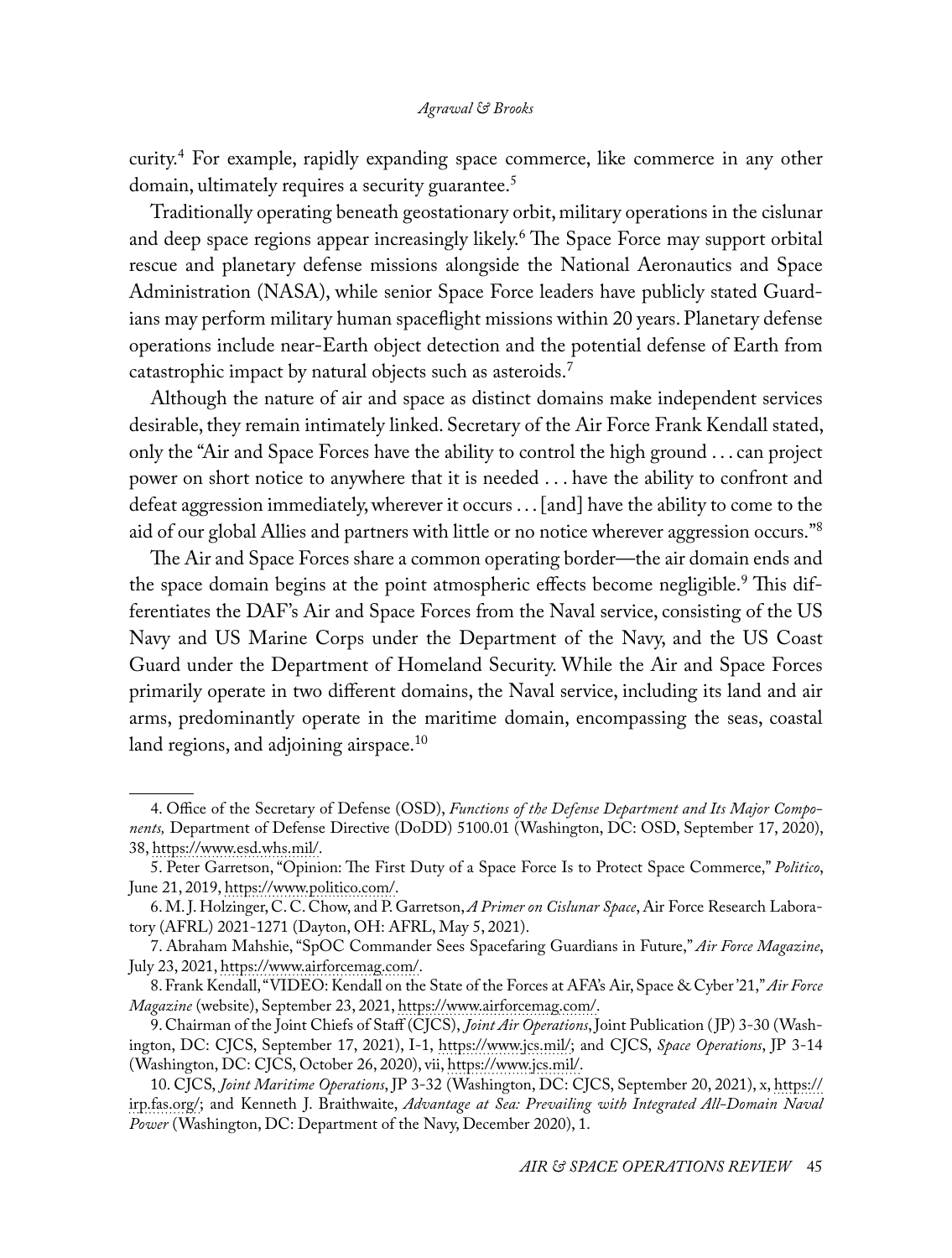## **The Time Has Come**

A name establishes the first and perhaps one of the most significant impressions of an organization's roles and missions. For 72 years, the DAF's name accurately reflected the US Air Force as the sole service with primary responsibility for the air domain. But it is now incomplete with the establishment and necessary normalization of the US Space Force as a coequal service and space as a national security domain.

Some may attempt to justify keeping space out of the DAF's title by highlighting that the Department of the Navy's name excludes the Marine Corps. While the Space Force and Marine Corps are smaller services within their respective military departments, the Marine Corps serves as an extension of the Navy's fleets and supports the maritime fight. Marine Commandant David Berger wrote, "the luxury of presumptive maritime superiority deluded us into thinking the Navy existed to support Marine operations ashore. That era was a historic anomaly, and we need to refocus on how we will fulfill our mandate to support the Fleet."11

Conversely, the Space Force was not made independent to predominantly serve as a space corps supporting atmospheric Air Force operations. Instead, the Space Force serves as the Department of Defense's principal space domain service and as an equal partner to the Air Force in its role as the principal air domain service.<sup>12</sup> The Department of the Air Force should not constrain itself to a precedent set by a different military department under a different set of circumstances.

Moreover, the Department of the Air Force is the only military department with a domain reflected in its title—one that no longer encapsulates its full range of activities as defined by law.<sup>13</sup> The last time the DAF had an opportunity to change its name to embrace space was in 1981, when Congressman Ken Kramer recognized the advancing Soviet space threat required a new focus. Kramer introduced House Resolution 5130, the *Aerospace Force Act* that would have renamed the department and service to the Department of the Aerospace Force and US Aerospace Force and granted Title 10 authorities for space operations—something that only recently occurred with the Space Force's establishment.

At the hearing, Kramer testified that

the suggestion of a name change is to stimulate thinking about the fact that our Air Force ought to be involved in both air and space in coequal roles, that too much emphasis to date has been placed on air and not enough emphasis on space. If we had an Aerospace Force as opposed to an Air Force, implicit in that name would be a recognition of the importance of space as another theater.<sup>14</sup>

<sup>11.</sup> David H. Berger, *Commandant's Planning Guidance* (Washington, DC: US Marine Corps, July 2019), 2–5, [https://www.hqmc.marines.mil/](https://www.hqmc.marines.mil/Portals/142/Docs/%2038th%20Commandant%27s%20Planning%20Guidance_2019.pdf?ver=2019-07-16-200152-700).

<sup>12.</sup> OSD, DoDD 5100.01, 38.

<sup>13.</sup> US Code (USC), USSF, "10 USC Ch. 908: The Space Force," [https://uscode.house.gov/.](https://uscode.house.gov/view.xhtml?path=/prelim@title10/subtitleD/part1/chapter908&edition=prelim)

<sup>14.</sup> *Hearing on H.R. 5130 Aerospace Force Act before the Investigations Subcommittee of the Committee on Armed Services House of Representatives*, 97th Cong. 2nd Sess. (May 19, 1982) (9) (Statement of Congress-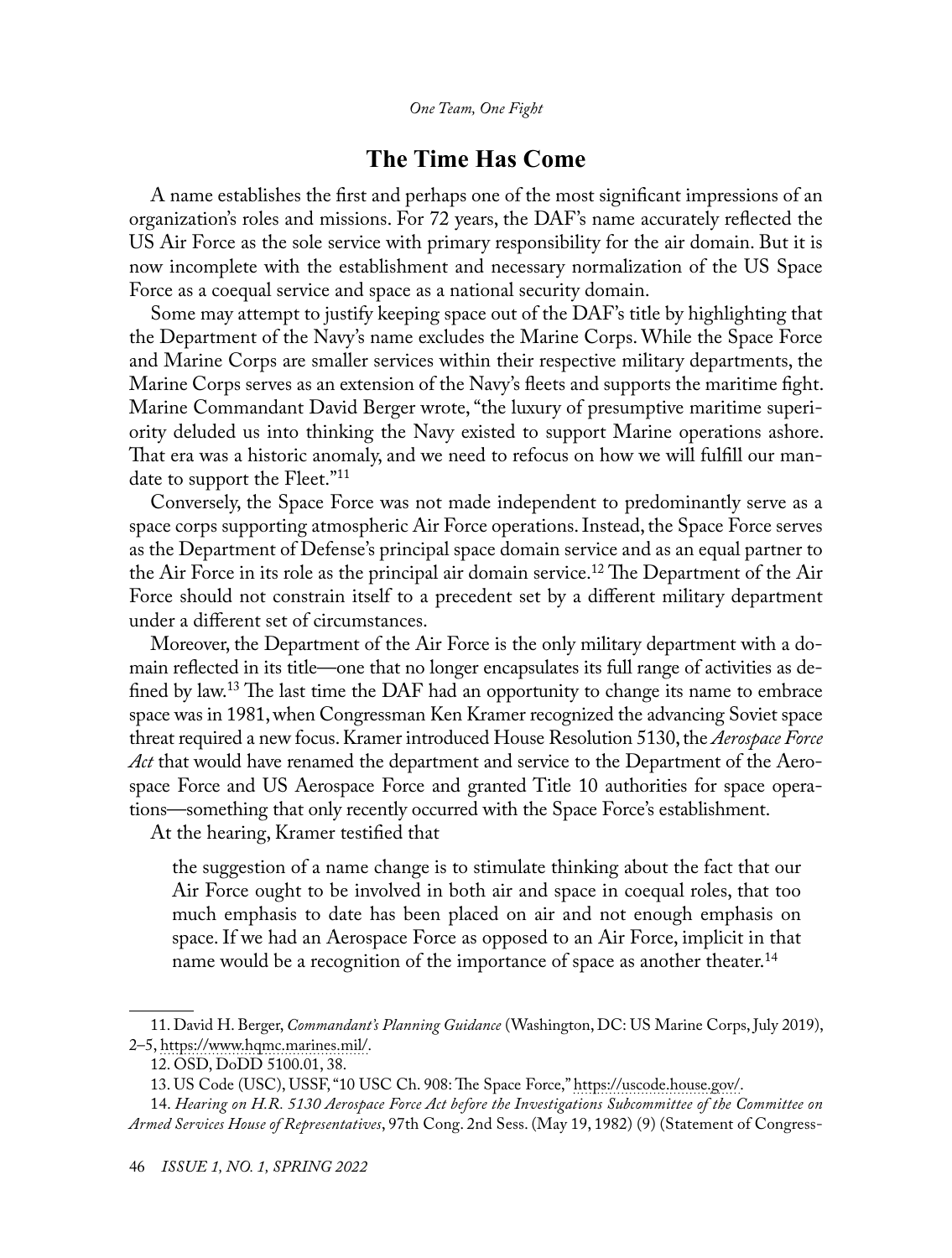In his written statement, Kramer observed that when the Air Force became independent in 1947, it only operated in the air domain. As it had now expanded into space, a name change was a logical "reflection of the new balance between air-mass and space operations."15 He also noted such a change mirrored civilian practice with aircraft manufacturers becoming aerospace corporations during the previous two decades.

Despite earning the endorsement of General James E. Hill, former commander of North American Air Defense Command and US Air Force Aerospace Defense Command, the Department of the Air Force opposed the bill: "a name change as proposed implies that space is a coequal partner with air in Air Force operations. This implication is clearly misleading . . . and might imply that the Air Force should devote less time to its other critical needs in air operations. Such an implication is untrue and militarily self-defeating."16

The DAF's point of opposition in 1981 provides a benchmark to measure the relative justification for renaming today with a simple question: is space a coequal partner with air in the department? Fortunately, the department itself has already provided the answer, stating in a 2020 report to Congress that it is "one department with two coequal services and service chiefs," justifying a name that accurately reflects its composition and purpose.<sup>17</sup>

Kramer's assessed impact of a name change holds true today. First, such a change would stimulate thinking within the department that it should be involved in both air and space in co-equal roles rather than an air-centric department with a smaller, supporting space corps. Second, a name change would communicate to domestic and international audiences alike that the space domain is increasingly important to the United States government.

The armed forces have a long history of modifying major organizations' names to communicate an addition of roles and responsibilities or to highlight a new focus. In 1947, the Department of War, which oversaw the US Army and the semi-independent US Army Air Forces, was renamed the Department of the Army. This change occurred as the Department of the Air Force separated from the War Department, and the National Military Establishment, the predecessor to the Department of Defense, was created.<sup>18</sup> A more recent example occurred in 2018 when the US Pacific Command was renamed the US Indo-Pacific Command. This change was not made to reflect an addition to the com-

man Ken Kramer).

<sup>15.</sup> Kramer, *Hearing on H.R. 5130*.

<sup>16.</sup> *Hearing on H.R. 5130 Aerospace Force Act before the Investigations Subcommittee of the Committee on Armed Services House of Representatives*, 97th Cong. 2nd Sess. (May 19, 1982) (36) (Statement of Edward C. Aldridge Jr., Under Secretary of the Air Force), https://books.google.com/.

<sup>17.</sup> Sandra Erwin, "U.S. Space Force Organizational Plan Delivered to Congress," SpaceNews, February 3, 2020, [https://spacenews.com/.](https://spacenews.com/u-s-space-force-organizational-plan-delivered-to-congress/)

<sup>18.</sup> Steven L. Rearden, *History of the Office of the Secretary of Defense: The Formative Years 1947–1950* (Washington, DC: OSD, 1984), 34.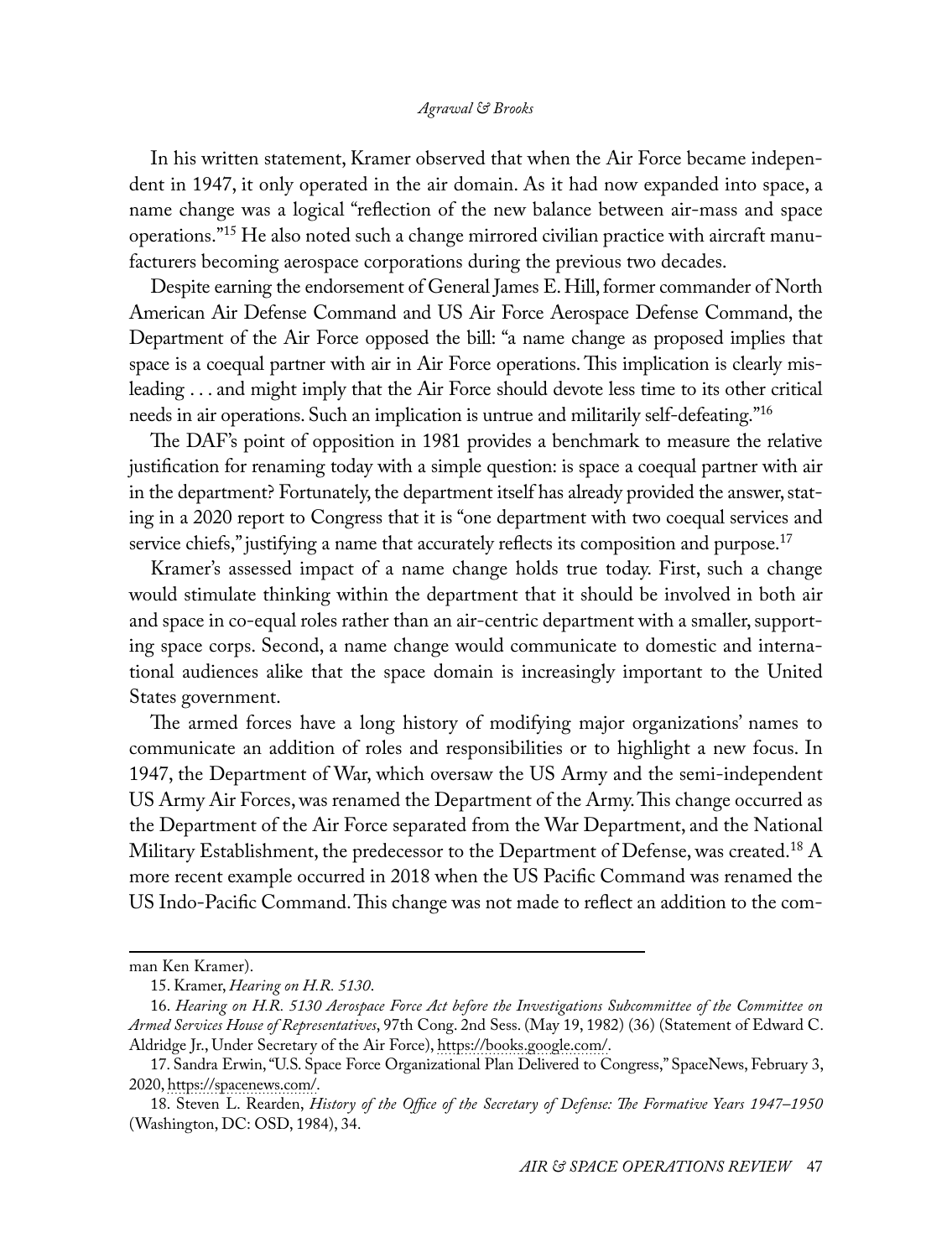mand's area of responsibility but to strategically communicate the growing geopolitical importance of the Indian Ocean region.<sup>19</sup>

The civil air and space community also has a tradition of renaming to reflect an addition of space roles. In 1958 following the launch of Sputnik, the National Advisory Committee for Aeronautics (NACA) transformed from an *aeronautics* to a *space and aeronautics*  agency, becoming the National Aeronautics and Space Administration.<sup>20</sup> Similarly in 1966, the Smithsonian National Air Museum's space collection grew so Congress determined it be renamed the National Air and Space Museum to communicate its true composition properly.21

## **Air and Space or Aerospace**

Two options could replace *air force* in departmental context: *aerospace* or *air and space*. In everyday usage, *aerospace* is often considered a synonym for *air and space*; however, its military origin and definition have deeply problematic implications for the space community. The Air Force invented the term *aerospace* in the late 1950s to stake a claim to space by declaring "air and space are not two separate media to be divided by a line and to be readily separated into two distinct categories; they are in truth a single indivisible field of operations."<sup>22</sup>

The view of a single aerospace domain, however, was dismissed by NASA, the National Security Council, and the Defense Department at large.<sup>23</sup> Despite widespread rejection, the Air Force was adamant in its belief that "air and space are a continuum forever. . . . [That] there is space in air and air in space; it's just that the molecules further out are a long way apart."<sup>24</sup>

Aerospace power doctrine was developed by simply rebranding airpower doctrine without regard for the differing political, physical, and operational natures between air and space. But starting with Air Force Chief of Staff General Merrill A. McPeak in 1992, the aerospace construct was gradually replaced by an acknowledgment within the Air Force that air and space were distinct domains.<sup>25</sup> His successor, Fogleman, completely replaced *aerospace* with *air and space* in Air Force basic doctrine.26 Although General

<sup>19.</sup> Scott Neuman, "In Military Name Change, U.S. Pacific Command Becomes U.S. Indo-Pacific Command," National Public Radio, May 31, 2018, [https://www.npr.org/](https://www.npr.org/sections/thetwo-way/2018/05/31/615722120/in-military-name-change-u-s-pacific-command-becomes-u-s-indo-pacific-command).

<sup>20.</sup> Jim Wilson, "NASA History Overview," NASA (website), April 2, 2018, [https://www.nasa.gov/](https://www.nasa.gov/content/nasa-history-overview).

<sup>21. &</sup>quot;History," Smithsonian National Air and Space Museum (website), [https://airandspace.si.edu/.](https://airandspace.si.edu/history-0)

<sup>22.</sup> Benjamin S. Lambeth, *Mastering the Ultimate High Ground* (Santa Monica, CA: RAND Corporation,

<sup>2003), 40;</sup> and John T. Correll, "Air and Space and Aerospace," *Air Force Magazine*, October 2016.

<sup>23.</sup> Lambeth, *High Ground*, 43–50, 129.

<sup>24.</sup> Lambeth, *High Ground*, 52.

<sup>25.</sup> Peter Hays and Karl Mueller, "Going Boldly-Where? Aerospace Integration, the Space Commission, and the Air Force's Vision for Space," *Aerospace Power Journal* 15, no. 1 (Spring 2001), [https://www](https://www.airuniversity.af.edu/Portals/10/ASPJ/journals/Volume-15_Issue-1-4/2001_Vol15_No1.pdf) [.airuniversity.af.edu/](https://www.airuniversity.af.edu/Portals/10/ASPJ/journals/Volume-15_Issue-1-4/2001_Vol15_No1.pdf); and Lambeth, *High Ground*, 43–50.

<sup>26.</sup> Correll, "Aerospace," *Air Force Magazine*.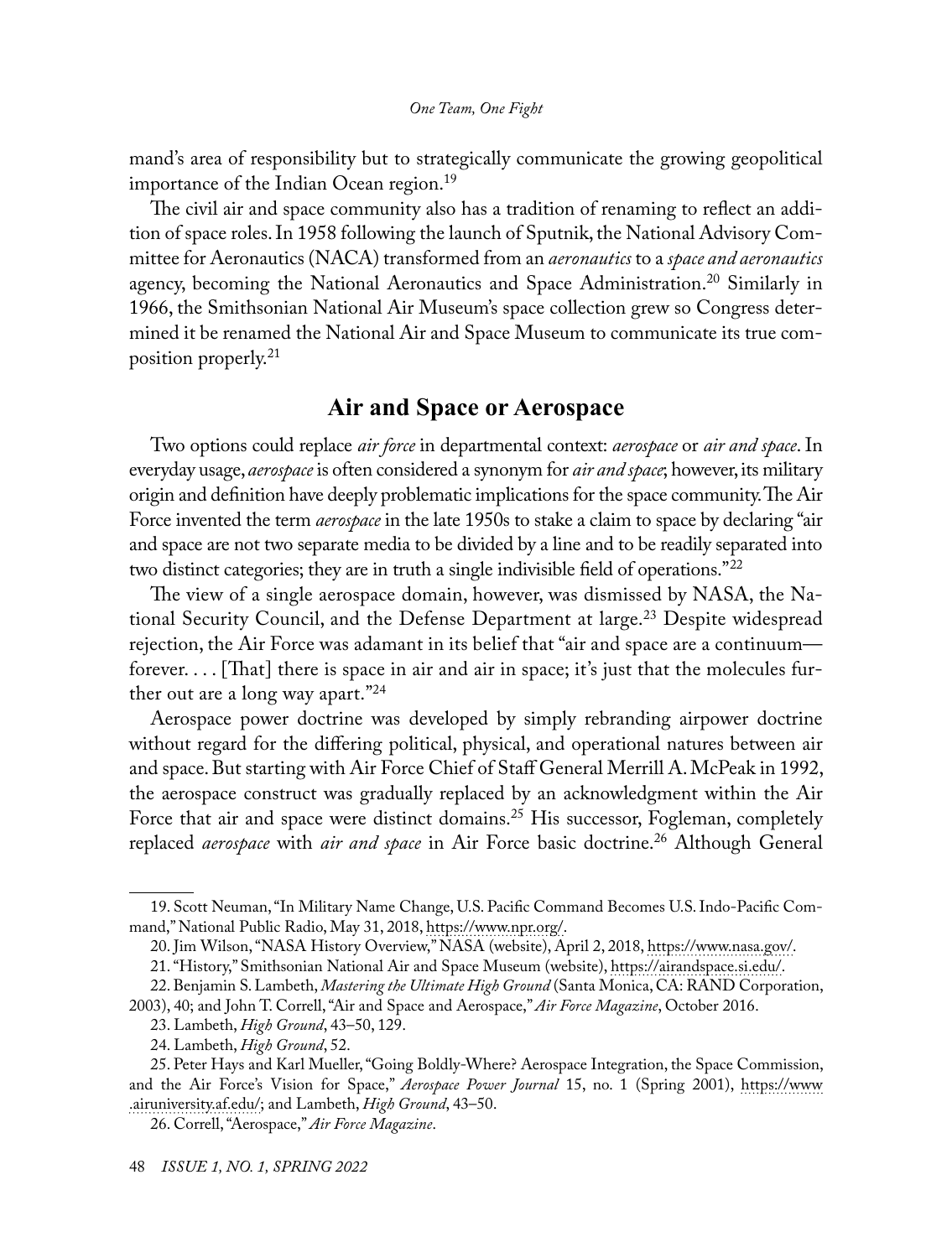Michael E. Ryan, the next chief of staff, led a brief attempt to resurrect aerospace integration, General John P. Jumper put a permanent end to the concept, stating aerospace

fails to give the proper respect to the culture and to the physical differences that abide between the physical environment of air and the physical environment of space. We need to make sure we respect those differences. I will talk about air and space. I will respect the fact that space is its own culture, that space has its own principles that have to be respected.<sup>27</sup>

US Allies followed the US Air Force's 2001 rejection of the aerospace construct, recognizing air and space as distinct domains. The UK Royal Air Force transitioned from airpower doctrine to air and space power doctrine in 2009, and in 2016, the Royal Canadian Air Force doctrine largely dropped its usage of aerospace.<sup>28</sup> The Royal Australian Air Force underwent a similar transformation almost a decade ago. Its 2013 edition of *AAP 1000-D: The Air Power Manual* states, "early air power theory considered aerospace to be a continuum in the vertical dimension crossing air and space. Contemporary theory considers air and space as two distinctly separate domains; however, airpower and spacepower are related."<sup>29</sup>

Other Allied air forces have begun transitioning to combined air and space forces. In 2020, the French Air Force became the French Air and Space Force to complement the establishment of the French Space Command.30 Japan has stated its intent by 2023 to rename the Air Self-Defense Force to the Air and Space Self-Defense Force, while the UK Royal Air Force's Chief of the Air Staff has publicly suggested renaming the service the Royal Air and Space Force.<sup>31</sup>

Similarly, the Republic of Korea Air Force chief of staff stated in 2021 that establishing the Republic of Korea Air Force Space Center would help the service "make a leap to become the Space and Air Force."<sup>32</sup> Interestingly, US strategic competitors have instead embraced the concept of aerospace over the past decade. In 2009, the Iranian Islamic Revolutionary Guard Corps Air Force became the Islamic Revolutionary Guard Corps Aerospace

<sup>27.</sup> John A. Tirpak, "Challenges ahead for Military Space," *Air Force Magazine*, January 2003, 26, [https://](https://www.airforcemag.com/PDF/MagazineArchive/Documents/2003/January%202003/0103space.pdf) [www.airforcemag.com/.](https://www.airforcemag.com/PDF/MagazineArchive/Documents/2003/January%202003/0103space.pdf)

<sup>28.</sup> Dominic Sims, *Putting Space into RAAF Aerospace Power Doctrine* (Royal Australian Air Force Base Edinburgh, Australia: Air Power Development Centre (APDC), 2008), 5–7; Canadian Forces Aerospace Warfare Centre (AWC), *Royal Canadian Air Force Doctrine,* 3rd ed. (Ottawa: AWC, 2016); and Centre for Air Power Studies, *AP 3000: British Air and Space Power Doctrine,* 4th ed. (Shrivenham, Oxfordshire, UK: Royal Air Force, 2009).

<sup>29.</sup> Geoff Brown, Australian Air Publication (AAP) 1000-D: *The Air Power Manual,* 6th ed. (Canberra, Australia: APDC, September 2013), 2, [https://airpower.airforce.gov.au/.](https://airpower.airforce.gov.au/sites/default/files/2021-03/AAP1000-D-The-Air-Power-Manual_0.pdf)

<sup>30.</sup> Christina Mackenzie, "French Air Force Changes Name as It Looks to the Stars," *Defense News*, September 15, 2020, [https://www.defensenews.com/](https://www.defensenews.com/global/europe/2020/09/15/french-air-force-changes-name-as-it-looks-to-the-stars/).

<sup>31.</sup> Yuki Tatsumi and Pamela Kennedy, eds., *Key Challenges in Japan's Defense Policy* (Washington, DC: Stimson, 2020), 46; and Sophy Antrobus, "Imagining the RAF in 2040: The Chief of the Air Staff Speaks from the Future," King's College London (website), January 27, 2021, [https://www.kcl.ac.uk/](https://www.kcl.ac.uk/imagining-the-raf-in-2040-the-chief-of-the-air-staff-speaks-from-the-future).

<sup>32.</sup> Park Si-soo, "South Korea's Air Force Opens Space Ops Center," SpaceNews, October 4, 2021, [https://spacenews.com/](https://spacenews.com/south-korean-air-force-opens-space-center/).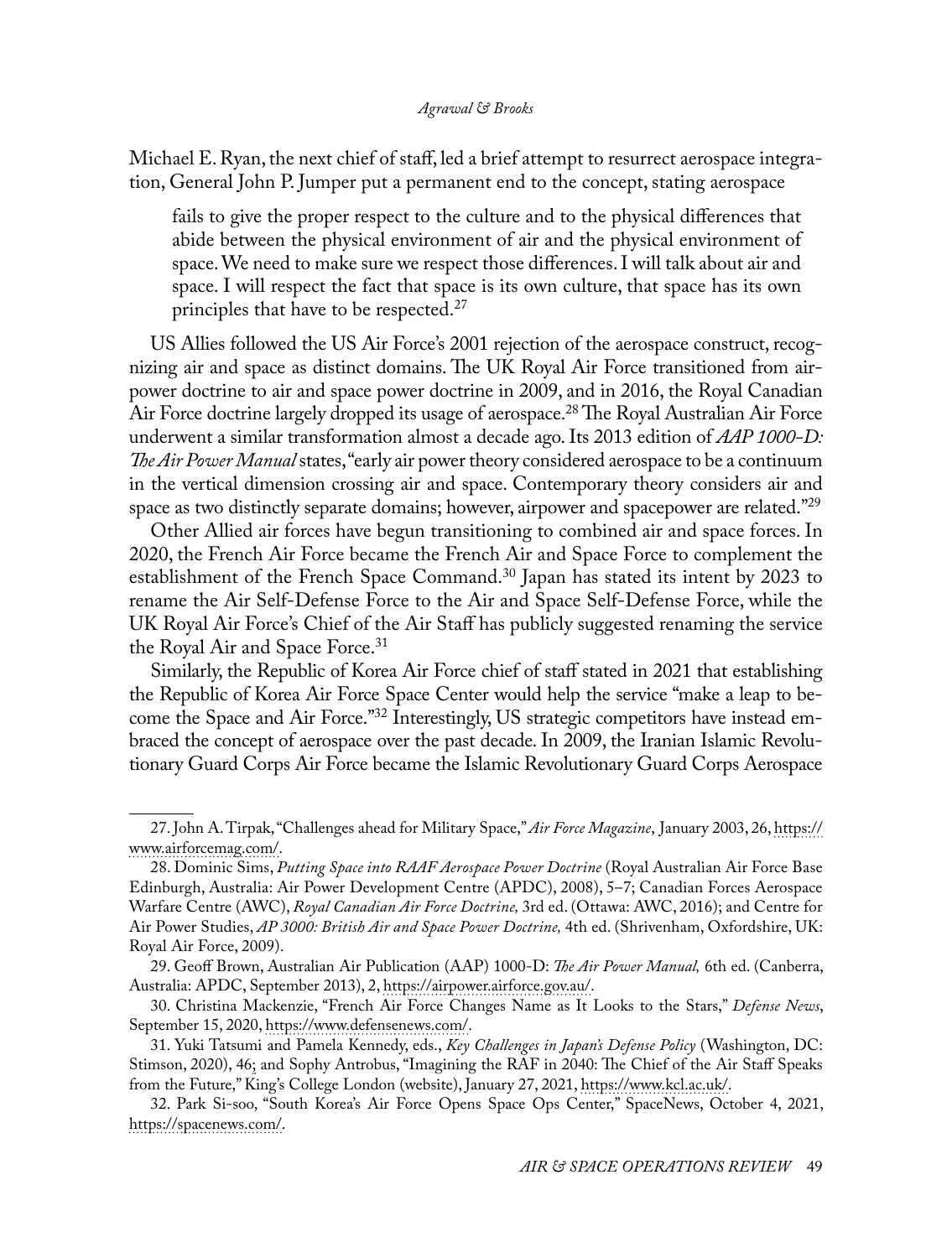Force, and in 2015, the Russian Air Force merged with the Aerospace Defense Troops to form the Russian Aerospace Forces, "prompted by a shift in the center of gravity . . . towards the aerospace sphere," according to Russian Defense Minister Sergey Shoygu.<sup>33</sup>

# **Executing Renaming**

A transition from the Department of the Air Force to the Department of the Air and Space Forces would be seamless yet send a clear and unequivocal message that the Air Force department has transformed into the Air and Space Forces department. The DAF has a tradition of renaming air organizations when they gain significant space roles—in 1968 Air Defense Command became Aerospace Defense Command, and Fourteenth Air Force became Fourteenth Aerospace Force.34 More recently, in 2003, the National Air Intelligence Center became the National Air and Space Intelligence Center (NA-SIC), while Air Force air operations centers were briefly known as air and space operations centers from the mid-2000s until 2014.35

Renaming would affect the DAF headquarters elements, Air and Space Forces awards and decorations, and joint Air and Space Forces field organizations that support both services—whether they are situated within the Air Force, Space Force, or the Office of the Secretary of the Air Force. This is not a revolution but rather marks a singular moment in the ongoing evolution of these organizations from air to air and space.

- Department of the Air Force (DAF)  $\rightarrow$  Department of the Air and Space Forces (DASF)
- Secretary of the Air Force (SecAF/SAF)  $\rightarrow$  Secretary of the Air and Space Forces (SecASF/SASF)
- US Air Force Academy (USAFA)  $\rightarrow$  US Air and Space Forces Academy (US-ASFA/ASFA)
- Air Force Reserve Officer Training Corps  $(ROTC) \rightarrow Air$  and Space Forces ROTC
- Air Force Research Laboratory  $(AFRL) \rightarrow Air$  and Space Forces Research Laboratory (ASFRL)
- Air Force Cross → Air and Space Forces Cross
- Airman's Medal → Airman and Guardian's Medal

The Air and Space Forces should also ensure aerospace and air and space do not describe single-domain or single-service functions. For instance, the Air Force's 2A aerospace main-

<sup>33.</sup> Defense Intelligence Agency (DIA), *Iran Military Power: Ensuring Regime Survival and Securing Regional Dominance* (Washington DC: GPO, August 2019), 66–67, [https://www.dia.mil/;](https://www.dia.mil/Portals/110/Images/News/Military_Powers_Publications/Iran_Military_Power_LR.pdf) and DIA, *Russia Military Power: Support Great Power Aspirations* (Washington DC: GPO, 2017), 58, [https://www.dia.mil/](https://www.dia.mil/Portals/110/Images/News/Military_Powers_Publications/Russia_Military_Power_Report_2017.pdf).

<sup>34.</sup> Air Force Historical Research Agency (AFHRA), "Air Defense Command," January 10, 2008; and AFHRA, "Fourteenth Air Force (Air Forces Strategic) (AFSPC)," March 16, 2010, [https://www.afhra.af.mil/](https://www.afhra.af.mil/About-Us/Fact-Sheets/Display/Article/432827/fourteenth-air-force-air-forces-strategic-afspc/).

<sup>35.</sup> AFHRA, "614 Air Operations Center (AFSPC)," April 7, 2015, [https://www.afhra.af.mil/](https://www.afhra.af.mil/About-Us/Fact-Sheets/Display/Article/862254/614-air-operations-center-afspc/); and AF-HRA, "National Air and Space Intelligence Center (ACC)," July 9, 2019, [https://www.afhra.af.mil/.](https://www.afhra.af.mil/About-Us/Fact-Sheets/Display/Article/432518/national-air-and-space-intelligence-center-acc/)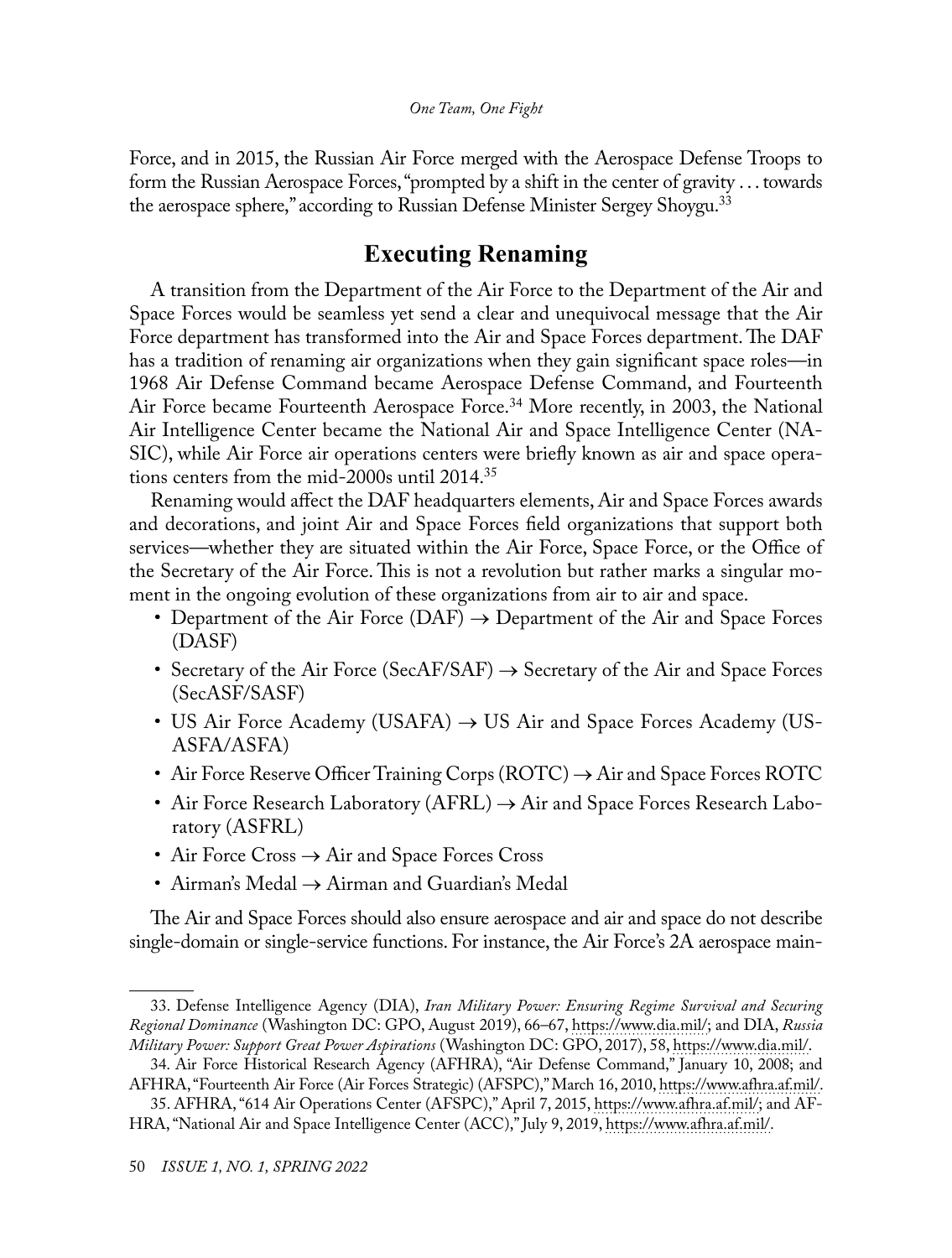tenance enlisted career fields, including aerospace ground equipment and aerospace propulsion, deal almost exclusively with aircraft.<sup>36</sup> Similarly, NASIC's space functions are being separated into the Space Force's National Space Intelligence Center.<sup>37</sup> These organizations should change their names once space mission responsibility is transferred to the Space Force to distinguish primary roles and avoid unnecessary confusion.

- National Air and Space Intelligence Center (NASIC)  $\rightarrow$  National Air Intelligence Center (NAIC)
- Aerospace Ground Equipment ( $AGE$ )  $\rightarrow$  Aviation Ground Equipment ( $AGE$ )
- Aerospace Propulsion  $\rightarrow$  Aircraft Propulsion



**Figure 1. Incorporation of space heraldry into the new post-2002 US Strategic Command emblem (top) and USAF Aerospace Defense Command emblem (bottom)**

Visual updates to departmental emblems should also complement the name change, fully emphasizing that the organization is one department with two coequal services. This follows the Joint Chiefs of Staff 's recent addition of a fifth sword, representing the Space Force, to its identification badge.<sup>38</sup> As shown in fig. 1, such a heraldic change occurred

<sup>36.</sup> Air Force Personnel Center (AFPC), *Air Force Enlisted Classification Directory: The Official Guide to the Air Force Enlisted Classification Codes* (San Antonio, TX: AFPC, October 31, 2021), 116, 142, 144, [https://](https://kansasregents.org/resources/PDF/Military_Alignment/AFECD_31_Oct_20v3_MAFB_Highlights.pdf) [kansasregents.org/.](https://kansasregents.org/resources/PDF/Military_Alignment/AFECD_31_Oct_20v3_MAFB_Highlights.pdf)

<sup>37.</sup> Kimberly Underwood, "Space Force Prepares to Launch National Space Intelligence Center," *Signal Magazine*, April 27, 2021, [https://www.afcea.org/.](https://www.afcea.org/content/space-force-prepares-launch-national-space-intelligence-center)

<sup>38.</sup> Jim Garamone, "Redesigned Joint Staff Badge Reflects Addition of Newest Military Service," Defense News, October 4, 2021, [https://www.defense.gov/.](https://www.defense.gov/News/News-Stories/Article/Article/2798771/redesigned-joint-staff-badge-reflects-addition-of-newest-military-service/)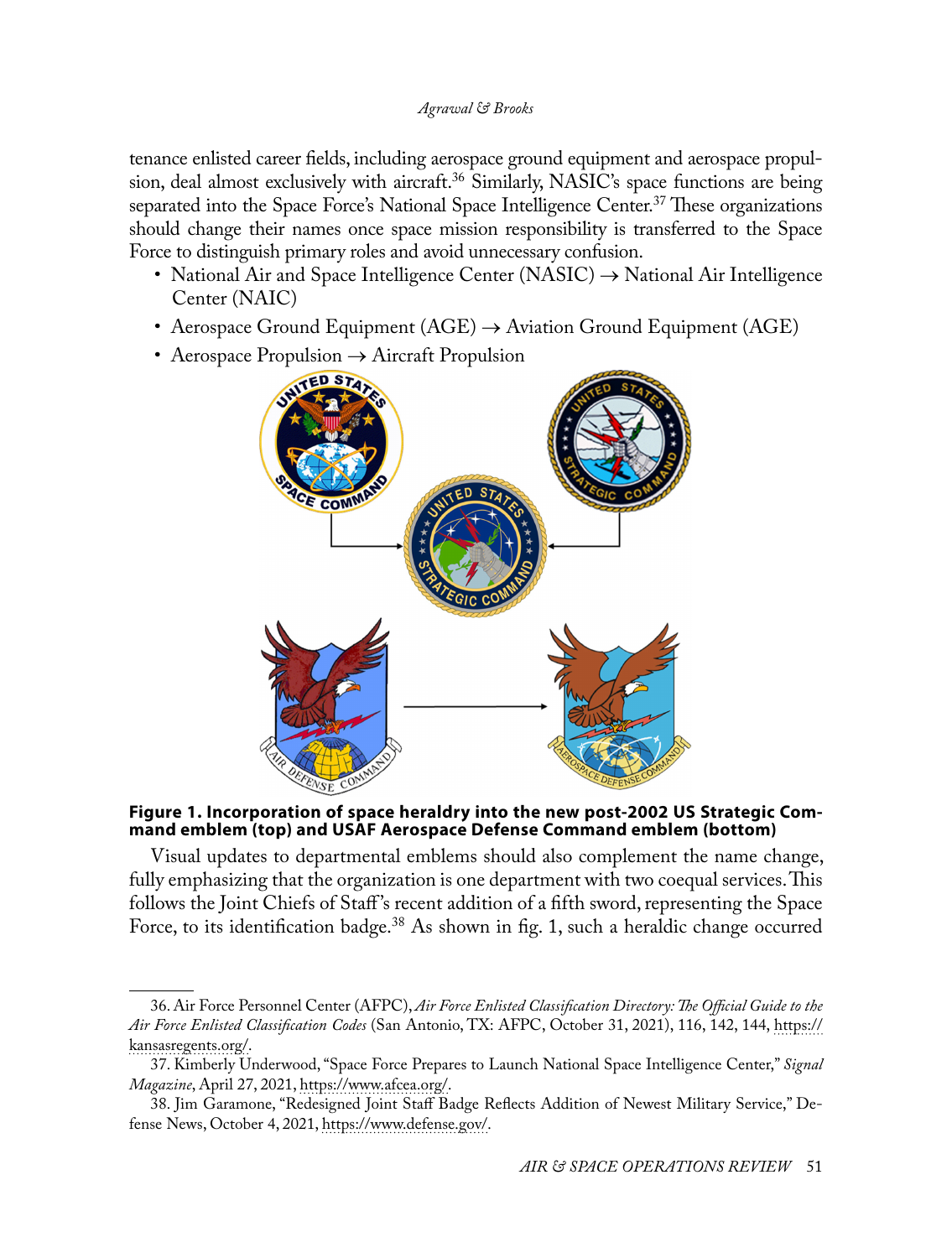before when US Air Force Air Defense Command added two polar orbits with stars representing its space forces to its shield when it became Aerospace Defense Command.

A similar change occurred in 2002 when US Space Command and US Strategic Command merged to form a new and historically distinct US Strategic Command. The new Strategic Command emblem incorporated the gauntlet clenching lightning bolts and an olive branch from the old Strategic Command, which it had, in turn, inherited from the Air Force's Strategic Air Command. The Earth, orbits, and stars were taken from US Space Command to represent its space forces.<sup>39</sup> Similarly, when the French Air Force became the French Air and Space Force, it modified its logo to include the curvature of the Earth, representing an evolution, rather than revolution, in its character.<sup>40</sup>

The Department of the Air Force's seal is ripe for change as it includes significant air symbolism but holds no representation of space.<sup>41</sup> After the path of US Strategic Command, US Air Force Aerospace Defense Command, and the French Air and Space Force, the DAF can preserve the most important elements of its airpower heritage while also incorporating space heraldry. This would serve as an identifiable representation of its transition to the Department of the Air and Space Forces and distinguish the US Air Force from the DAF.

The US Air Force is often represented by the Department of the Air Force seal in military displays and shares the DAF's crest on its flags, creating an inaccurate impression that they are the same entity. Permitting the US Air Force to follow a similar path as the US Space Force in creating its seal and modifying its flags, potentially based on the historic Hap Arnold wings design, will help correct this misconception and further connect Airmen with their heritage.

## **Realigning the Structure**

Much like its title, the DAF's structure reflects a time when it only consisted of the Air Force. The Space Force has effectively integrated itself into the department, deriving 75 percent of enabling functions from the DAF while its garrison commands are staffed largely by 8,000 Airmen placed under Space Force command.<sup>42</sup> The Space Force has also begun to split space-centric functions from the Air Force, developing plans for a Space War College and Space Command and Staff College.<sup>43</sup> But both the Air and Space

<sup>39. &</sup>quot;Command Emblem," US Strategic Command (website), December 2021, [https://www.stratcom.mil/](https://www.stratcom.mil/About/History/Command-Emblem/). 40. Mackenzie, "French Air Force."

<sup>41. &</sup>quot;United States Air Force Seal," Air Force Historical Support Division (website), n.d., accessed February 14, 2022, [https://www.afhistory.af.mil/.](https://www.afhistory.af.mil/FAQs/Fact-Sheets/Article/459019/united-states-air-force-seal/)

<sup>42.</sup> Christopher Merian, "US Space Force Establishes New Garrisons," US Space Force Public Affairs (website), July 24, 2020, [https://www.buckley.spaceforce.mil/](https://www.buckley.spaceforce.mil/News/Article-Display/Article/2287167/us-space-force-establishes-new-garrisons/); and "Air Force Materiel Command Takes On Role as Servicing Major Command for Space Force," Air Force Materiel Command Public Affairs, August 4, 2021, [https://www.spaceforce.mil/.](https://www.spaceforce.mil/News/Article/2718932/air-force-materiel-command-takes-on-role-as-servicing-major-command-for-space-f/)

<sup>43.</sup> Underwood, "Space Force Prepares"; and Meredith Roaten, "AFA NEWS: Space Force Revamping Education and Training Courses," *National Defense Magazine*, September 21, 2021, [https://www.national](https://www.nationaldefensemagazine.org/articles/2021/9/21/space-force-revamping-education-and-training-courses) [defensemagazine.org/.](https://www.nationaldefensemagazine.org/articles/2021/9/21/space-force-revamping-education-and-training-courses)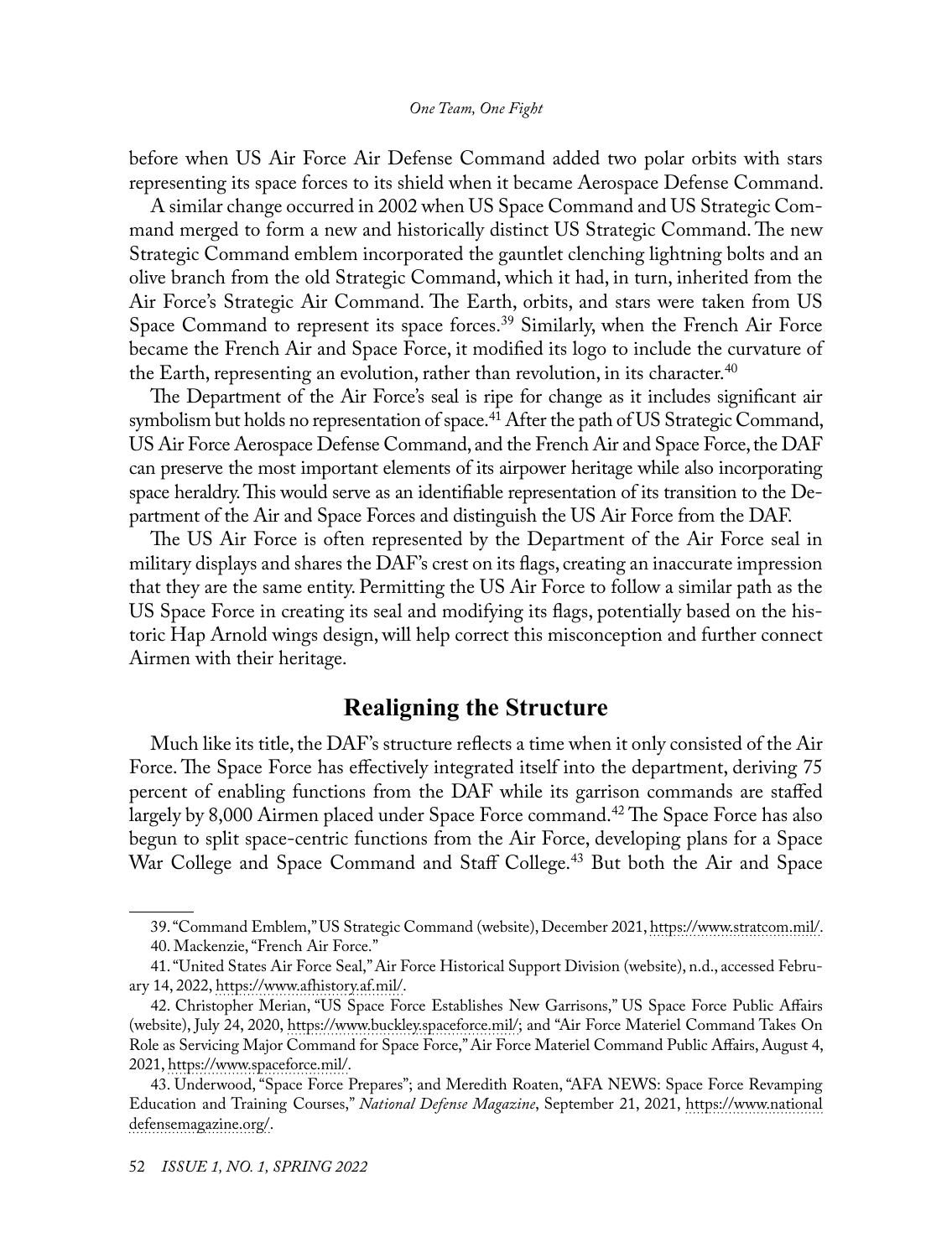Forces jointly share two specific mission areas: basic research and development and officer commissioning programs.

The Air Force Research Laboratory (AFRL) leads basic research and development for the Air and Space Forces, reorganizing under a "one lab, two services" construct.44 This path has been identified as more beneficial than splitting off a separate Space Force Research Laboratory, as both the Air Force and Space Force share a common interest in many of the same basic technologies with artificial intelligence, materials, human performance, and information technology being specifically noted by AFRL leadership.<sup>45</sup> It also mirrors how the Department of the Navy's Office of Naval Research supports both the Navy and Marine Corps.46

The US Air Force Academy and Air Force Reserve Officer Training Corps both commission Air and Space Forces second lieutenants. Whether Officer Training School and basic military training should remain joint or split off by service is an open question that is beyond this article's scope.

Having established the world's first Department of Astronautics in 1958, the Air Force Academy has been particularly vocal about also serving as the Space Force Academy, adding a space war-fighting minor and incorporating space into all aspects of the academic education and military training programs.47 The Naval service also shares the same US Naval Academy and Naval ROTC programs, commissioning Navy ensigns and Marine Corps second lieutenants.<sup>48</sup>

There are benefits to keeping these institutions as joint Air and Space Forces organizations. Academy and ROTC cadets do not typically select their service and specialization until their junior year. Air Force Academy training programs such as the Cadet Space Operations squadron's FalconSAT operations and Davis Airfield's airmanship programs provide Academy and select ROTC cadets with a taste of the operational Air and Space Forces before choosing what could become a life-long career. The Air Force Academy is also creating the Space Force Azimuth officer selection program, further ensuring the right talent gets to the right service.<sup>49</sup> Ultimately, producing space-minded Air Force

<sup>44.</sup> Leslie Heck, "AFRL Promotes 'One Lab, Two Services' at Space Symposium," Air Force Research Laboratory Public Affairs, September 9, 2021, [https://www.afrl.af.mil/.](https://www.afrl.af.mil/News/Article/2768471/afrl-promotes-one-lab-two-services-at-space-symposium/)

<sup>45.</sup> Shaun Waterman, "Air Force Research Laboratory Will Realign, Not Split," *Air Force Magazine*, August 3, 2020, [https://www.airforcemag.com/](https://www.airforcemag.com/air-force-research-laboratory-will-realign-not-split/).

<sup>46. &</sup>quot;Office of Naval Research Home Page," Office of Naval Research (website), accessed November 9, 2021, https://www.onr.navy.mil/.

<sup>47. &</sup>quot;World's First Astronautics Department Celebrates 50 Years," Air Force Public Affairs, March 7, 2008, [https://www.af.mil/](https://www.af.mil/News/Article-Display/Article/124174/worlds-first-astronautics-department-celebrates-50-years/); and Rachel S. Cohen, "Air Force Academy Looks to Become a Place for Space," *Air Force Magazine*, November 25, 2020, [https://www.airforcemag.com/](https://www.airforcemag.com/air-force-academy-looks-to-become-a-place-for-space/).

<sup>48. &</sup>quot;About," Naval Reserve Officer Training Corps (website), n.d., accessed November 9, 2021, [https://](https://www.netc.navy.mil/Commands/Naval-Service-Training-Command/NROTC/About/) [www.netc.navy.mil/;](https://www.netc.navy.mil/Commands/Naval-Service-Training-Command/NROTC/About/) and "About USNA," US Naval Academy (website), n.d., accessed November 9, 2021, [https://www.usna.edu/](https://www.usna.edu/About/index.php).

<sup>49.</sup> Cohen, "Place for Space."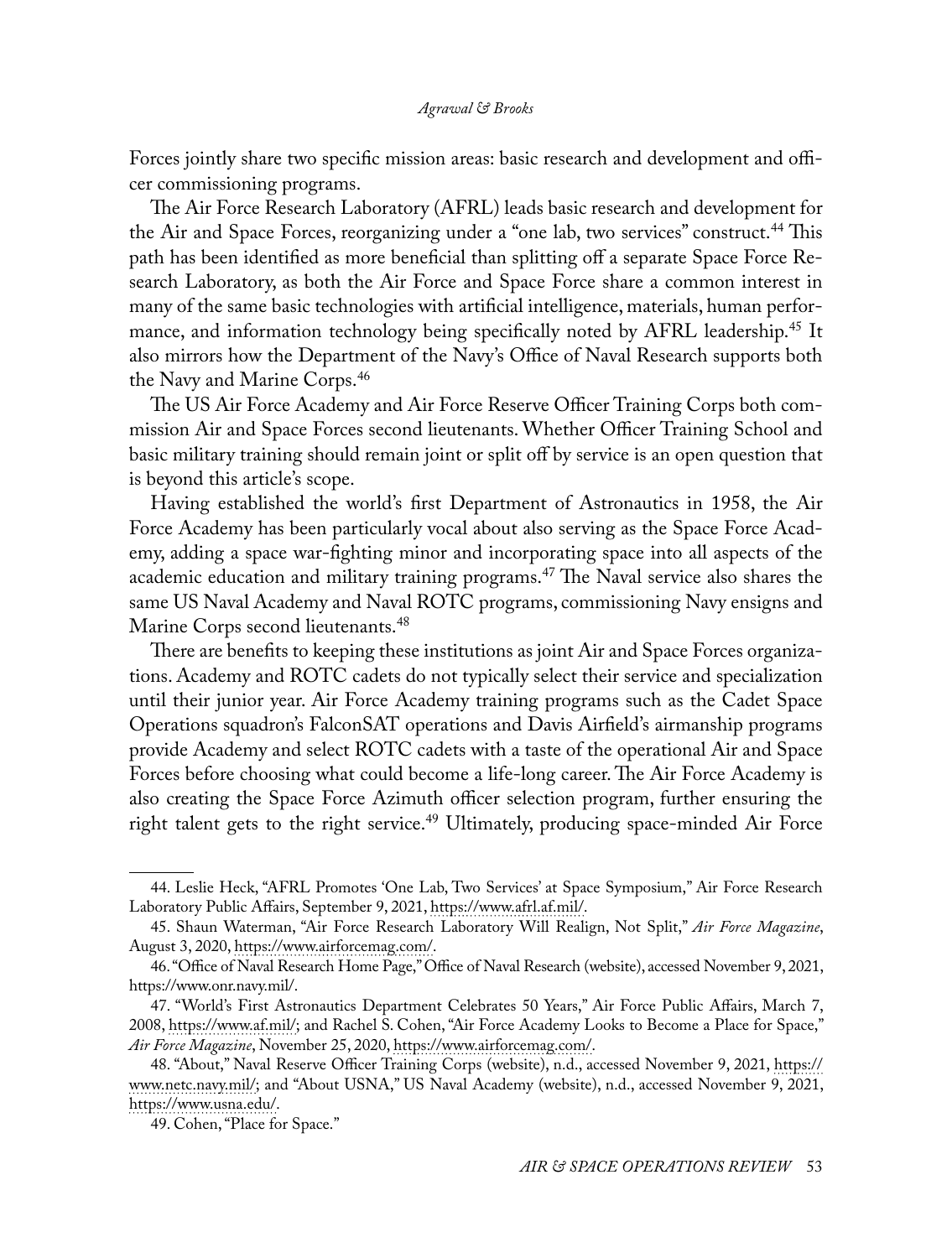officers and air-minded Space Force officers builds the foundational joint mindset required to win the future fight.



#### **Figure 2. Current alignment (top) and proposed alignment (bottom) of joint Air and Space Forces functions.**

Note that dashed lines indicate a coordinative relationship between joint and service elements (gold for research and development, blue for officer commissioning).

The natural synergies and air- and space-minded leadership across AFRL, the Academy, and ROTC help ensure a unity of effort between the Air and Space Forces. But as shown in fig. 2, unity of command is fractured as these organizations all reside within the US Air Force. The Air Force Academy is a direct reporting unit to the Chief of Staff of the Air Force, and the Air Force Research Laboratory is one of Air Force Materiel Command's six centers. The ROTC program is part of Air University's Holm Center—itself a component of the larger Air Education and Training Command.<sup>50</sup> The Space Force is represented at the Air Force Research Laboratory through Space Systems Command, and it coordinates with ROTC and the Air Force Academy through Space Training and Readiness Command's Space Delta 13 (Education).<sup>51</sup>

<sup>50. &</sup>quot;Units," Air Force Materiel Command (website) n.d., accessed November 9, 2021, [https://www.afmc](https://www.afmc.af.mil/units/) [.af.mil/](https://www.afmc.af.mil/units/); "Holm Center," Air University (website) n.d., accessed November 9, 2021, [https://www.airuniversity](https://www.airuniversity.af.edu/Holm-Center/) [.af.edu/](https://www.airuniversity.af.edu/Holm-Center/); and "2021 USAF & USSF Almanac: FOAs, DRUs, and Civil Air Patrol," *Air Force Magazine*, June 30, 2020, [https://www.airforcemag.com/.](https://www.airforcemag.com/article/2021-usaf-ussf-almanac-foas-drus-and-civil-air-patrol/)

<sup>51. &</sup>quot;About Space Systems Command," Space Systems Command (website), n.d., accessed November 9, 2021, [https://www.ssc.spaceforce.mil/](https://www.ssc.spaceforce.mil/About-Us/About-Space-Systems-Command); and "Space Delta 13 Activates to Lead STARCOM Education and Accessions," Air University Public Affairs, September 14, 2021, [https://www.maxwell.af.mil/.](https://www.maxwell.af.mil/News/Display/Article/2774322/space-delta-13-activates-to-lead-starcom-education-and-accessions/)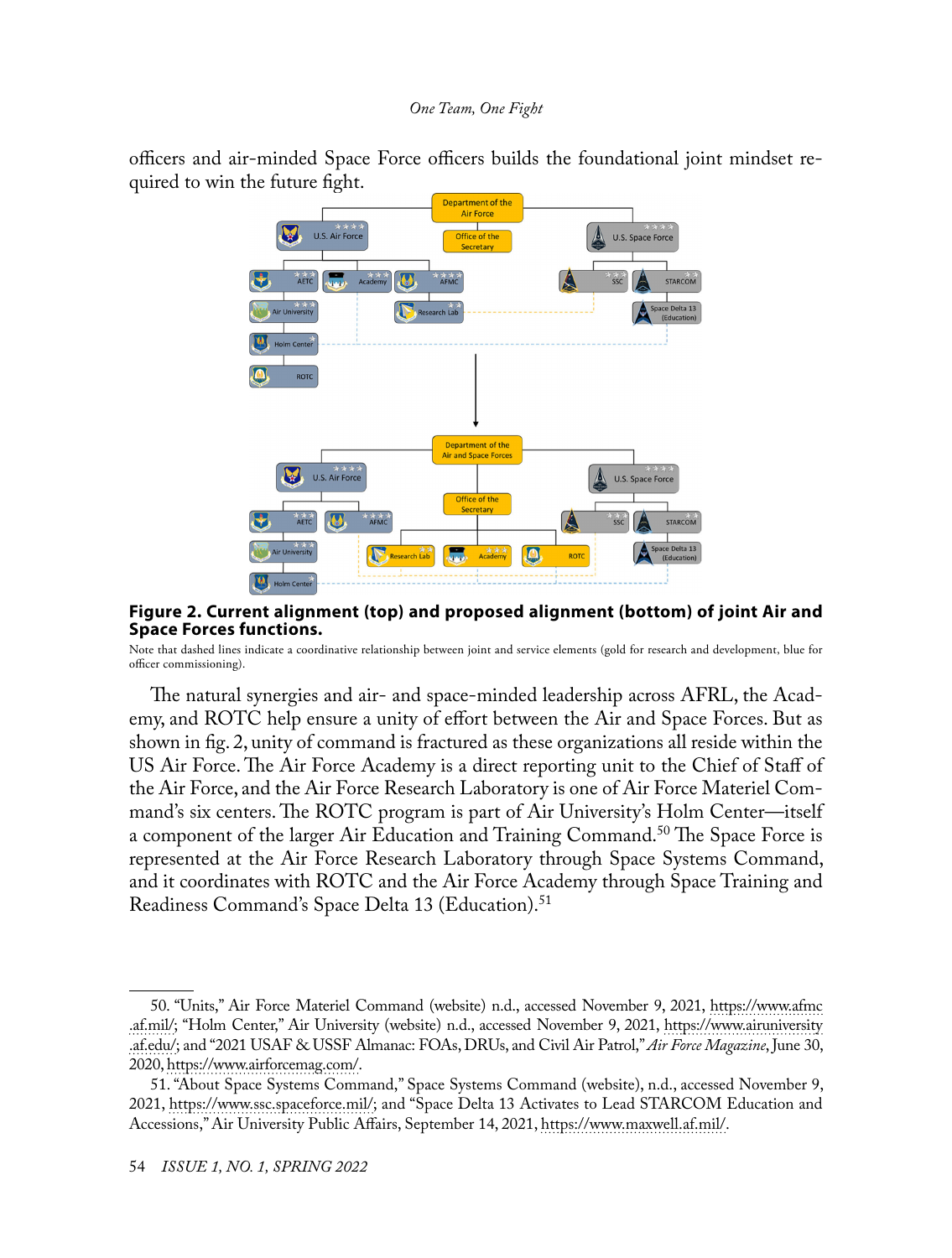Ultimately, there is a risk that organizations jointly shared by the Air and Space Forces will inherently favor the Air Force so long as they are an integral element of the air service and if focus on space is lost over time.<sup>52</sup> Ensuring this scenario never materializes requires a unity of command outside the traditional Air Force service chain of command. To provide this, the Air Force Academy, ROTC, and AFRL should be realigned from the US Air Force to the Office of the Secretary of the Air Force. Such organizational alignment has already been demonstrated to work, with the Office of Naval Research not situated as a part of the US Navy but instead as a component of the Department of the Navy reporting to the Assistant Secretary of the Navy for Research, Development, and Acquisition.<sup>53</sup>

Similarly, the Department of the Air Force Rapid Capabilities Office is accountable to a joint DAF-Defense Department board of directors that includes the Air Force and Space Force service chiefs.<sup>54</sup> Ultimately, either organizational construct preserves a unity of effort between the Air and Space Forces while ensuring unity of command at the departmental echelon.

# **The NASA Model**

The Department of the Air Force is not the first organization to undergo a change from an air entity to an air and space entity. It can look to the past for inspiration, taking note of successes and failures. No organization has managed this evolution as well as NASA, the closest civil counterpart to the Department of the Air Force. Like the DAF, NASA began as an exclusively air-focused organization. Established in 1915 as the National Advisory Committee for Aeronautics, the research agency was charged with advancing American aviation in the face of European technological superiority. The agency quickly began cooperating with the Army Air Service, building a relationship that has endured between NASA and the Air and Space Forces to this day.<sup>55</sup>

While NACA's charter did not specifically include a provision for rocketry and space research, it advanced into space regardless, much like the Air Force. Under the leadership of former Air Force General James H. Doolittle, NACA developed a comprehensive aeronautics and space program, including plans for human spaceflight and a worldwide space tracking system.<sup>56</sup> By 1957, a full third of NACA's research was focused on space, making it the obvious choice to reorganize into NASA the following year.<sup>57</sup>

<sup>52.</sup> Shaun Waterman, "Space Force 'Very Happy' with Air Force Research Lab Realignment," *Air Force Magazine*, October 27, 2021, [https://www.airforcemag.com/.](https://www.airforcemag.com/space-force-very-happy-with-air-force-research-lab-realignment/)

<sup>53. &</sup>quot;About ONR," Office of Naval Research (website), n.d., accessed November 9, 2021, [https://www](https://www.onr.navy.mil/en/About-ONR) [.onr.navy.mil/](https://www.onr.navy.mil/en/About-ONR).

<sup>54. &</sup>quot;Rapid Capabilities Office," US Air Force (website), n.d., accessed November 2020, [https://www.af.mil/](https://www.af.mil/About-Us/Fact-Sheets/Display/Article/2424302/rapid-capabilities-office/).

<sup>55.</sup> Robert E. Bilstein, *Orders of Magnitude: A History of the NACA and NASA, 1915*–*1990* (Washington,

DC: NASA, Office of Management, Scientific and Technical Information Division, 1989), chap. 1, [https://](https://history.nasa.gov/SP-4406/chap1.html) [history.nasa.gov/](https://history.nasa.gov/SP-4406/chap1.html).

<sup>56.</sup> Bilstein, *Orders of Magnitude*, chap. 3.

<sup>57.</sup> T. A. Heppenheimer, *Countdown: A History of Space Flight* (New York: Wiley, 1999), 156.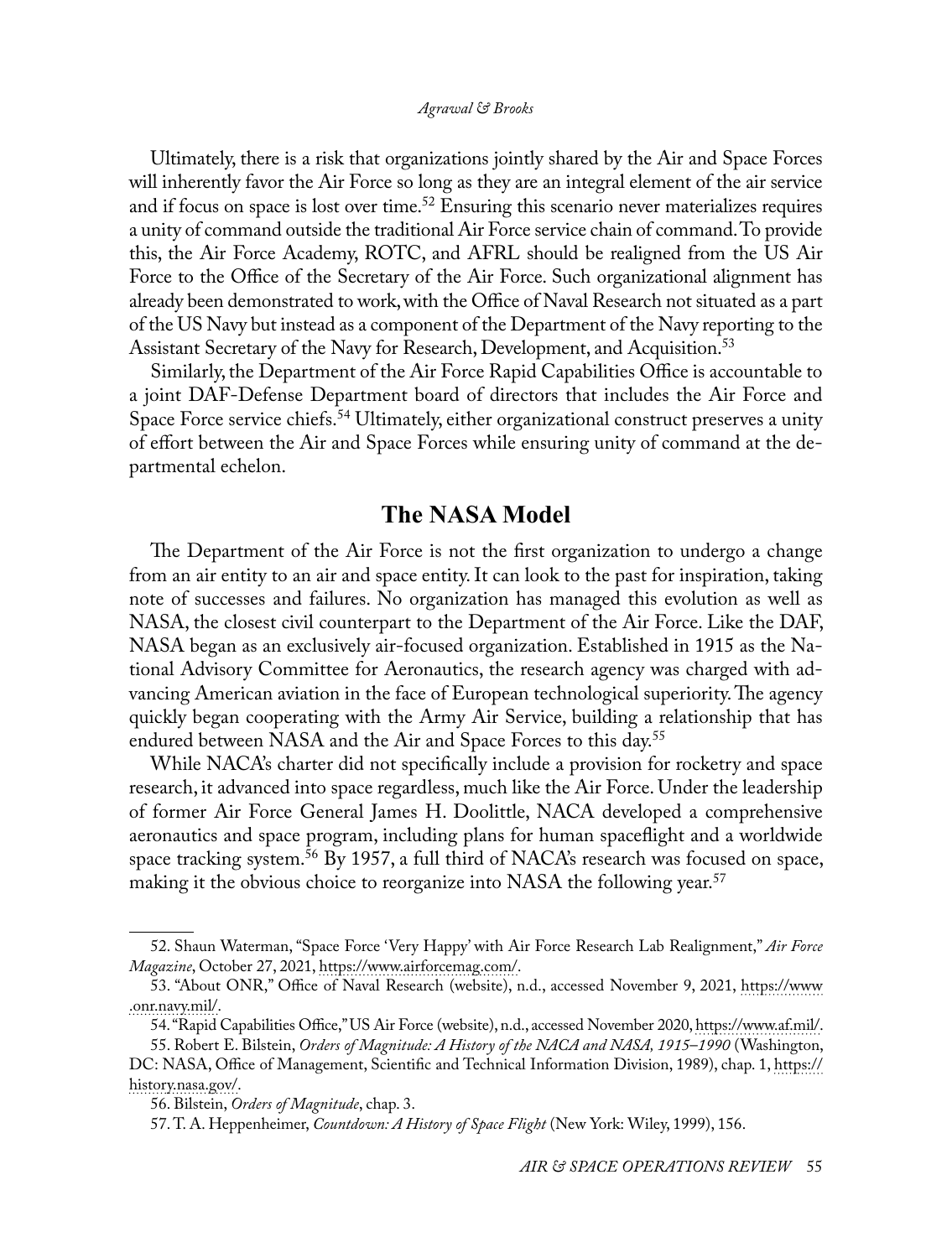<span id="page-12-0"></span>Although most famous for its space accomplishments, NASA still maintains a robust aeronautics program and has a dual mandate for space *and* aeronautics research. It led the development of fly-by-wire and winglet technology while also conducting cutting edge flight test programs such as the joint USAF-NASA X-15, the swept-wing X-29, and the  $XV-15$  tiltrotor demonstrator.<sup>58</sup> The agency is developing the  $X-59$  to test quiet supersonic flight, conceptualizing new vertical lift technology, and working to return American astronauts to the Moon.<sup>59</sup> NASA has achieved these successes in air and space through treating each as a distinct domain, organizing and budgeting them as such.<sup>60</sup> The DAF should follow this synergistic model.

### **Conclusion**

Secretary Kendall has described the Air and Space Forces as "one team" within the DAF, dedicated to "one fight."<sup>61</sup> The Space Force's independence is a necessary evolution, driving the development of military spacepower while permanently ending the scarring legacy aerospace power integration had on Air Force Space Command. But while space forces may operate in a vacuum, the Space Force cannot—especially in an era that Joint All-Domain Operations will define. Being built upon the hard-fought successes of the Air Force and Marine Corps ensures the US Space Force will not require a separate Department of the Space Force.

Instead, it can develop a united front with the Air Force—equal partners in air and space. Evolving into the Department of the Air and Space Forces sends an unequivocal message that the United States places the relative importance of the Space Force and space domain as equal to the Army and land domain, the Naval Service and maritime domain, and the Air Force and air domain.  $\rightarrow \hspace{-.08in} \mathcal{H}$ 

#### [Colonel Raj Agrawal, USSF](#page-0-0)

Colonel Agrawal, chief, Office of the Secretary of the Air Force International Affairs Space Division, holds a PhD in business administration from North Central University.

#### [2nd Lieutenant Aaron Brooks, USSF](#page-0-1)

2nd Lieutenant Brooks is a space operations officer at the 16th Space Control Squadron, Space Delta 3, Space Operations Command.

<sup>58.</sup> Bilstein, *Orders of Magnitude*, chaps. 7–8; and "Aeronautics," NASA (website), n.d., accessed November 9, 2021, [https://www.nasa.gov/](https://www.nasa.gov/specials/60counting/aero.html).

<sup>59.</sup> J. D. Harrington, "NASA's X-59 Quiet Supersonic Research Aircraft Cleared for Final Assembly," NASA Public Affairs, December 19, 2019, [https://techxplore.com/;](https://techxplore.com/news/2019-12-nasa-x-quiet-supersonic-aircraft.html) and Harrington, "NASA Renews Support of Vertical Lift Research Centers of Excellence," NASA Public Affairs, August 11, 2021, [https://](https://www.nasa.gov/press-release/nasa-renews-support-of-vertical-lift-research-centers-of-excellence) [www.nasa.gov/](https://www.nasa.gov/press-release/nasa-renews-support-of-vertical-lift-research-centers-of-excellence).

<sup>60.</sup> Lambeth, *High Ground*, 129.

<sup>61.</sup> Kendall, "State of the Forces."